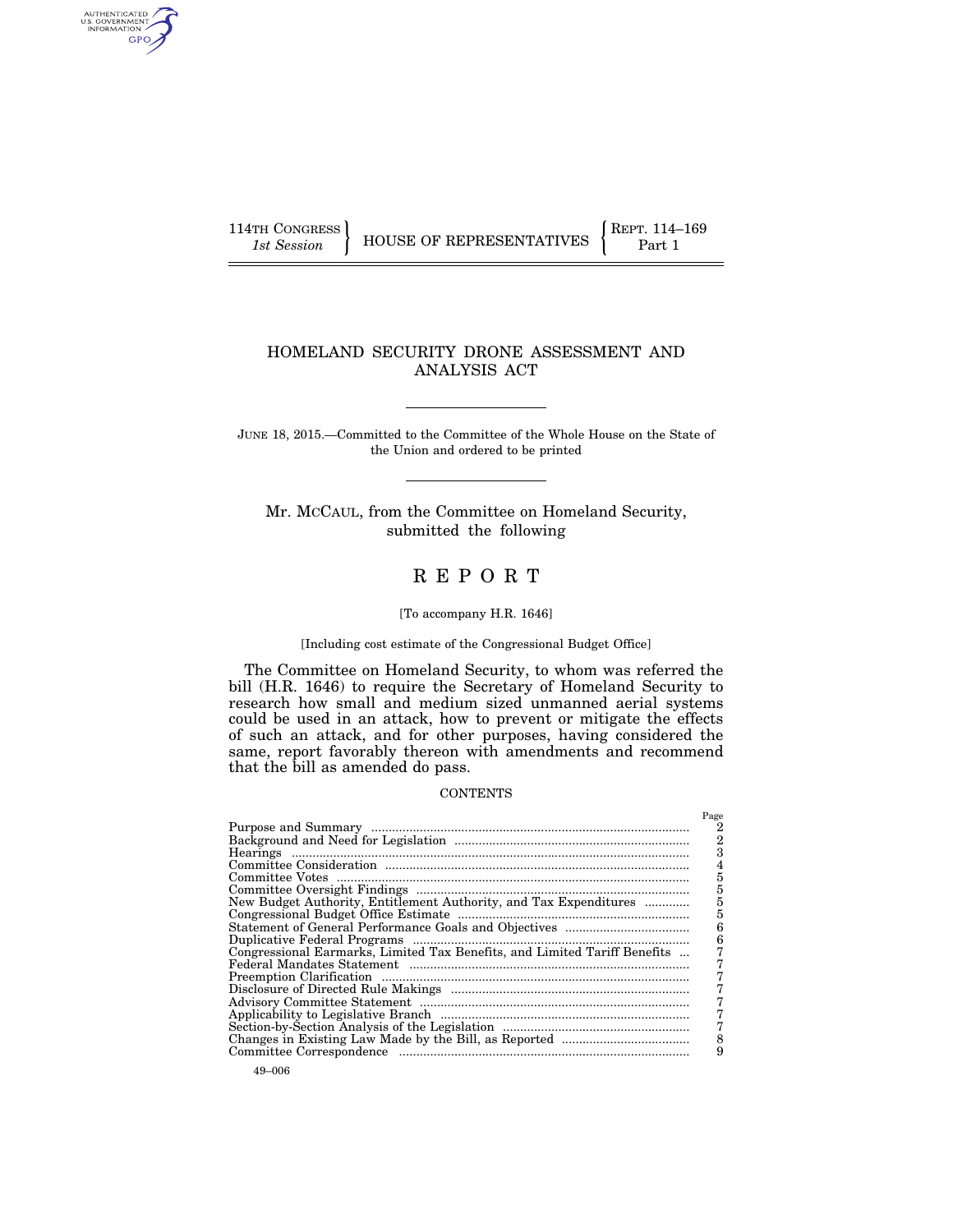The amendments are as follows:

Strike all after the enacting clause and insert the following:

#### **SECTION 1. SHORT TITLE.**

This Act may be cited as the ''Homeland Security Drone Assessment and Analysis Act''.

#### **SEC. 2. DRONE ASSESSMENT AND ANALYSIS.**

(a) IN GENERAL.—The Secretary of Homeland Security shall, in consultation with the Secretary of Defense, the Secretary of Transportation, the Secretary of Energy, and the Chairman of the Nuclear Regulatory Commission research how commercially available small and medium sized unmanned aircraft, excluding aircraft over 1,300 pounds could be used to perpetuate an attack and, based on such research, the Secretary of Homeland Security shall develop policies, guidance, and protocols to prevent such an attack or mitigate the risks of such an attack. Not later than 180 days after the completion of the research required under this subsection, the Secretary of Homeland Security may provide, as appropriate, the Secretary of Defense, the Secretary of Transportation, the Secretary of Ener of the Nuclear Regulatory Commission advice, based on such research, regarding how to best prevent and mitigate the risk of such an attack.

(b) DISSEMINATION TO STATE AND LOCAL OFFICIALS.—The Secretary of Homeland Security shall disseminate information to State, local, and tribal law enforcement officials and State and major urban area fusion centers, as appropriate, regarding how such officials may bolster preparedness for and responses to attacks perpetrated by commercially available small and medium sized unmanned aircraft, excluding aircraft over 1,300 pounds.

(c) REPORT.—Not later than one year after the date of the enactment of this Act, the Secretary of Homeland Security shall submit to the Committee on Homeland Security and the Committee on Transportation and Infrastructure of the House of Rep-resentatives and the Committee on Homeland Security and Governmental Affairs and the Committee on Commerce, Science and Transportation of the Senate an assessment of the security risk associated with commercially available small and medium sized unmanned aircraft, excluding aircraft over 1,300 pounds. Such assessment shall be informed by research conducted in accordance with subsection (a), shall contain recommendations, if applicable, to prevent and mitigate the risk of an unmanned aircraft system attack, and may be developed in coordination with the Centers of Excellence of the Department of Homeland Security and other academic institutions.

Amend the title so as to read:

A bill to require the Secretary of Homeland Security to research how certain commercially available small and medium sized unmanned aircraft systems could be used in an attack, how to prevent or mitigate the risk of such an attack, and for other purposes

#### PURPOSE AND SUMMARY

The purpose of H.R. 1646 is to require the Secretary of Homeland Security to research how commercially-available small and medium sized unmanned aerial aircraft could be used in an attack, develop policies, guidance and protocols for the Department of Homeland Security to prevent an attack or mitigate the effects of an attack, and for other purposes.

#### BACKGROUND AND NEED FOR LEGISLATION

The rapid proliferation of small and medium sized unmanned aircraft systems (UAS) poses an evolving security threat. Recent high profile incidents at the White House, the Japanese Prime Minister's residence, French nuclear power plants and numerous airports and sports venues raise significant questions about the risk of small and medium sized UAS being used in a malicious or terrorist attack. Concerns about the security risk posed by UAS of this size are not new; in 2011, an individual was arrested for plotting to attack the U.S. Capitol and Pentagon using small UAS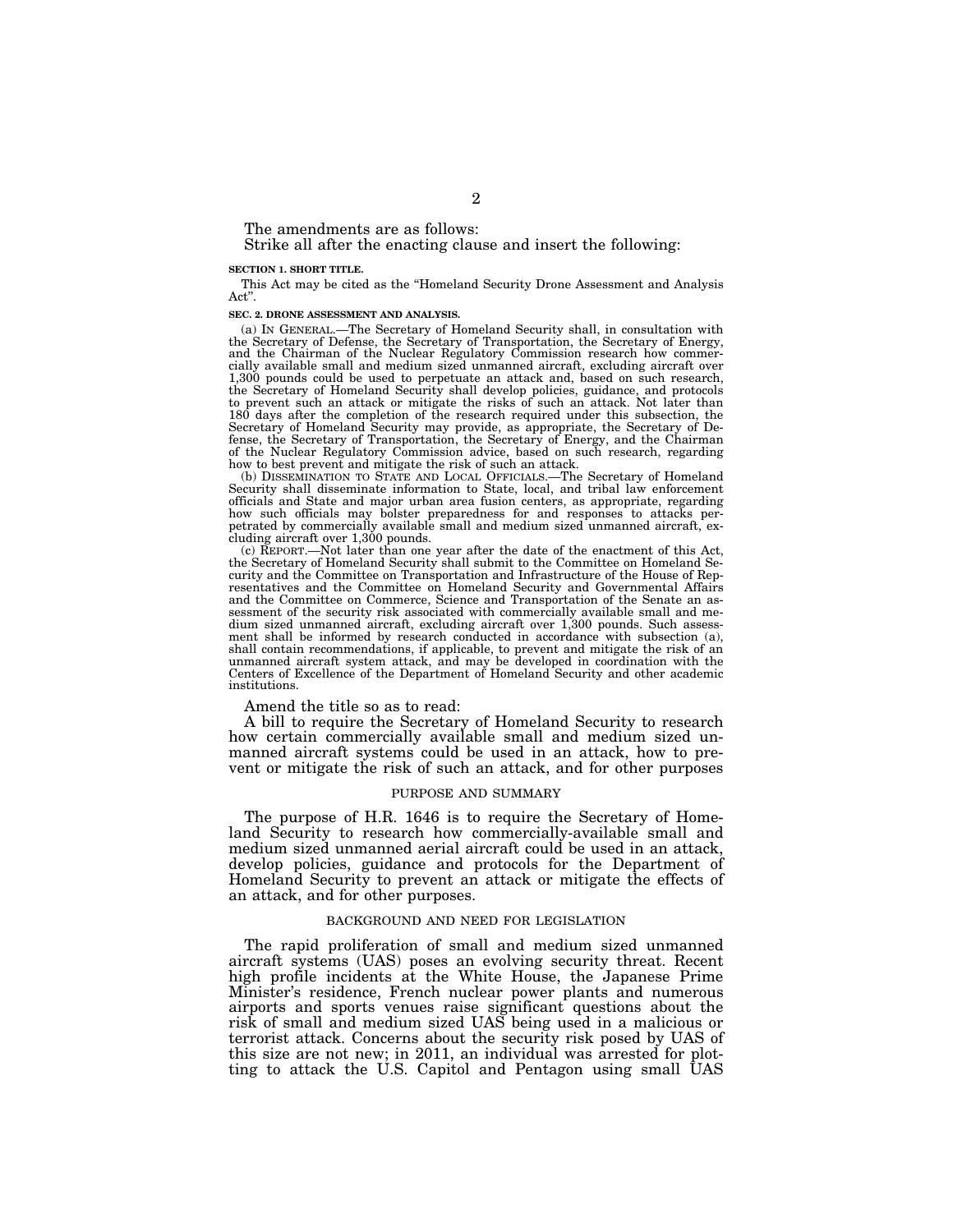laden with explosives. There is also concern about UAS being used to undermine border security as drug cartels have used small UAS as a cheap method for smuggling drugs across the United States' southern border. Furthermore, the public safety risk generated from inexperienced, reckless, and negligent operators is also a concern.

As the use of this technology continues to increase exponentially, Federal, state, local, and tribal law enforcement entities need information on how to deter, detect, investigate, and mitigate the unauthorized and/or unsafe use of small and medium sized UAS. Over the past few years, the Department of Homeland Security (DHS) has released a few bulletins to inform the public and law enforcement about potential illicit uses, impacts, and indicators of malicious activity related to UAS. In March 2015, the Federal Aviation Administration (FAA) announced updated safety procedures for the utilization of small UAS in civilian airspace. Given how quickly the technology is proliferating, the Committee believes DHS must address the security implications associated with the risks posed by small and medium UAS.

By the end of fiscal year 2015, the FAA is expected to establish new rules to allow the operation of UAS, for non-recreational purposes, in U.S. airspace. The Committee believes that the FAA's efforts would be better informed by a DHS assessment of the potential security risk , as the use of small and medium sized UAS continues to increase. However, to date, DHS has not conducted such an assessment and has not developed a strategy to counter the malicious use of small and/or medium sized UAS. The Committee notes that DHS is operating under NSPD–47/HSPD–16 and the National Strategy for Aviation Security, which was released in 2007 and has not been updated to reflect the proliferation of technology such as UAS.

The Committee believes that it is imperative that a thorough risk assessment be conducted and the necessary policies, guidance, and protocols for use by DHS be developed before the national airspace is opened to expanded UAS use.

This bill requires DHS to research how commercially available small and medium sized drones could be used to perpetuate an attack, conduct a risk assessment of small or medium-sized UAS attacks, develop policies regarding the mitigation of risk of small or medium sized UAS attacks, and disseminate information to law enforcement regarding how to respond to potential UAS threats

#### HEARINGS

The Committee held no hearings on H.R. 1646, however, the Committee held the following oversight hearings:

#### *112th Congress*

On July 19, 2012, the Subcommittee on Oversight, Investigations, and Management held a hearing entitled ''Using Unmanned Aerial Systems Within the Homeland: Security Game Changer?'' The Subcommittee received testimony from Mr. Todd E. Humphreys, Ph.D, Assistant Professor, Cockrell School of Engineering, The University of Texas at Austin; Mr. Gerald Dillingham, PhD, Director, Physical Infrastructure Issues, Government Accountability Office; Chief Deputy William McDaniel, Montgomery County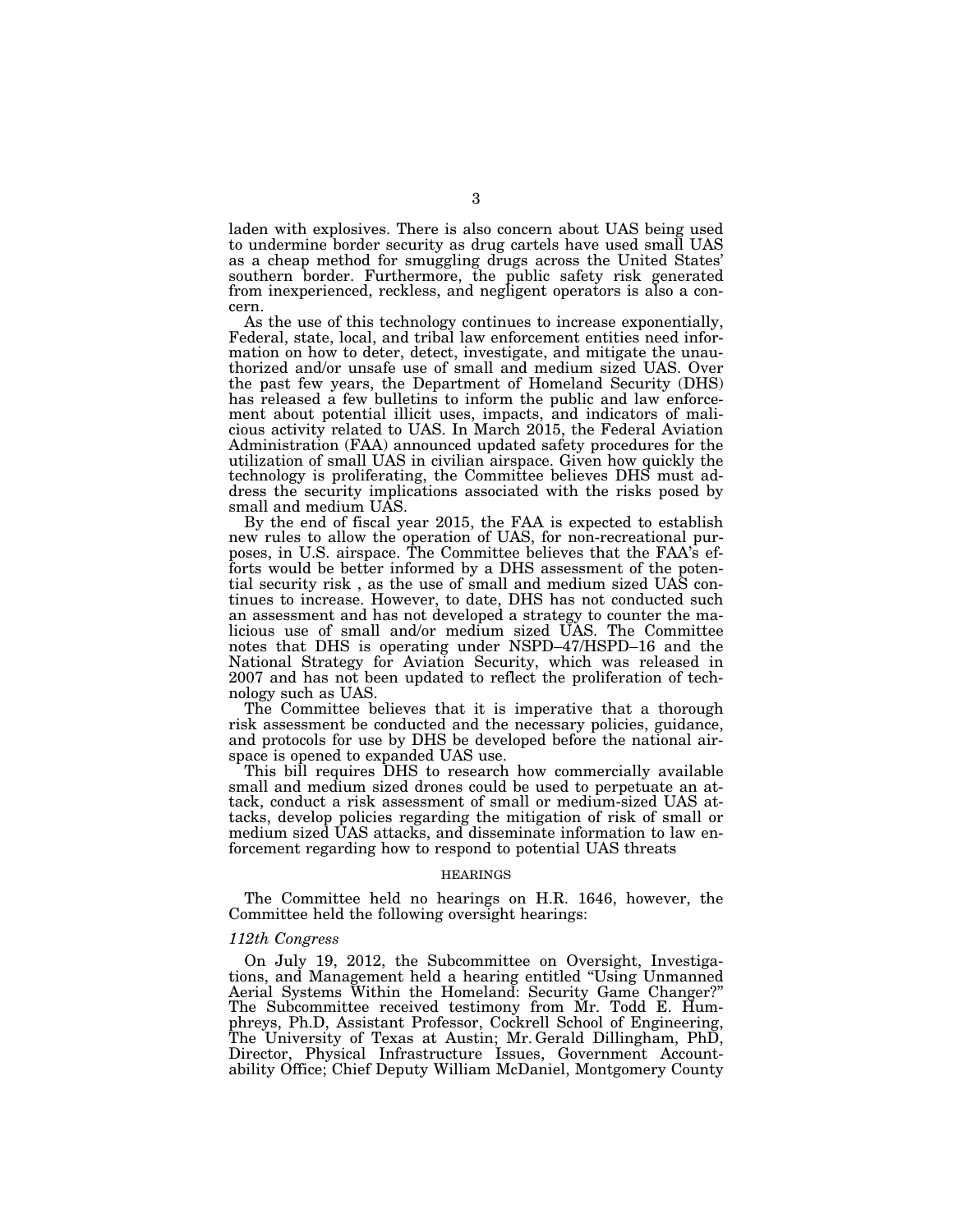Sheriff's Office, Conroe, Texas; and Ms. Amie Stepanovich, Litigation Counsel, Electronic Privacy Information Center.

#### *114th Congress*

On March 18, 2015, the Subcommittee on Oversight and Management Efficiency held a hearing entitled ''Unmanned Aerial System Threats: Exploring Security Implications and Mitigation Technologies.'' The Subcommittee received testimony from Dr. Todd E. Humphreys, Assistant Professor, Cockrell School of Engineering, The University of Texas at Austin; Major General Frederick Roggero, (USAF-Ret.), President and Chief Executive Officer, Resilient Solutions, Ltd.; Chief Richard Beary, President, International Association of Chiefs of Police; and Gregory S. McNeal, JD/PhD, Associate Professor, School of Law, Pepperdine University.

#### COMMITTEE CONSIDERATION

The Committee met on May 20, 2015, to consider H.R. 1646, and ordered the measure to be reported to the House with a favorable recommendation, amended, by voice vote. The Committee took the following actions:

The title of the bill was amended so as to read: "A bill to require the Secretary of Homeland Security to research how certain commercially available small and medium sized unmanned aircraft systems could be used in an attack, how to prevent or mitigate the risk of such an attack, and for other purposes.''.

The following amendments were offered:

An Amendment in the Nature of a Substitute offered by MRS. WAT- SON COLEMAN (#1); was AGREED TO by voice vote.

The Subcommittee on Oversight and Management Efficiency met on May 13, 2015, to consider H.R. 1646, and ordered the measure to be reported to the Full Committee with a favorable recommendation, amended, by voice vote. The Committee took the following actions:

The following amendment was offered:

An amendment offered by MRS. WATSON COLEMAN (#1); was AGREED TO by voice vote.

In subsection (a) of section 2, strike "and the Secretary of Energy," and insert "the Secretary of Energy, and the Chairman of the Nuclear Regulatory Commission".

In subsection (b) of section 2, insert "and State and major urban area fusion centers, as appropriate," after "officials".

In subsection (c) of section 2, strike "threat" and insert "risk".<br>In subsection (c) of section 2, strike "the commercial availability of" and insert ''commercially available''.

An amendment offered by MR. PERRY (#2); was AGREED TO by voice vote.

In subsection (a) of section 2, insert ", in consultation with the Secretary of Defense, the Secretary of Transportation, the Secretary of Energy, and the Chairman of the Nuclear Regulatory Commission'' before ''research''.

In subsection  $(a)$  of section 2, strike "aerial systems" and insert "aircraft, excluding aircraft over 1,300 pounds"

In subsection (a) of section 2, strike "in consultation with the Secretary of Defense, the Secretary of Transportation, and the Secretary of Energy," and insert ' based on such research, the Secretary of Homeland Security shall". In subsection (a) of section 2, strike "Federal".

In subsection (a) of section 2, strike "effects" and insert "risk".

In subsection (a) of section 2, add at the end the following new sentence: ''Not later than 180 days after the completion of the research required under this sub sec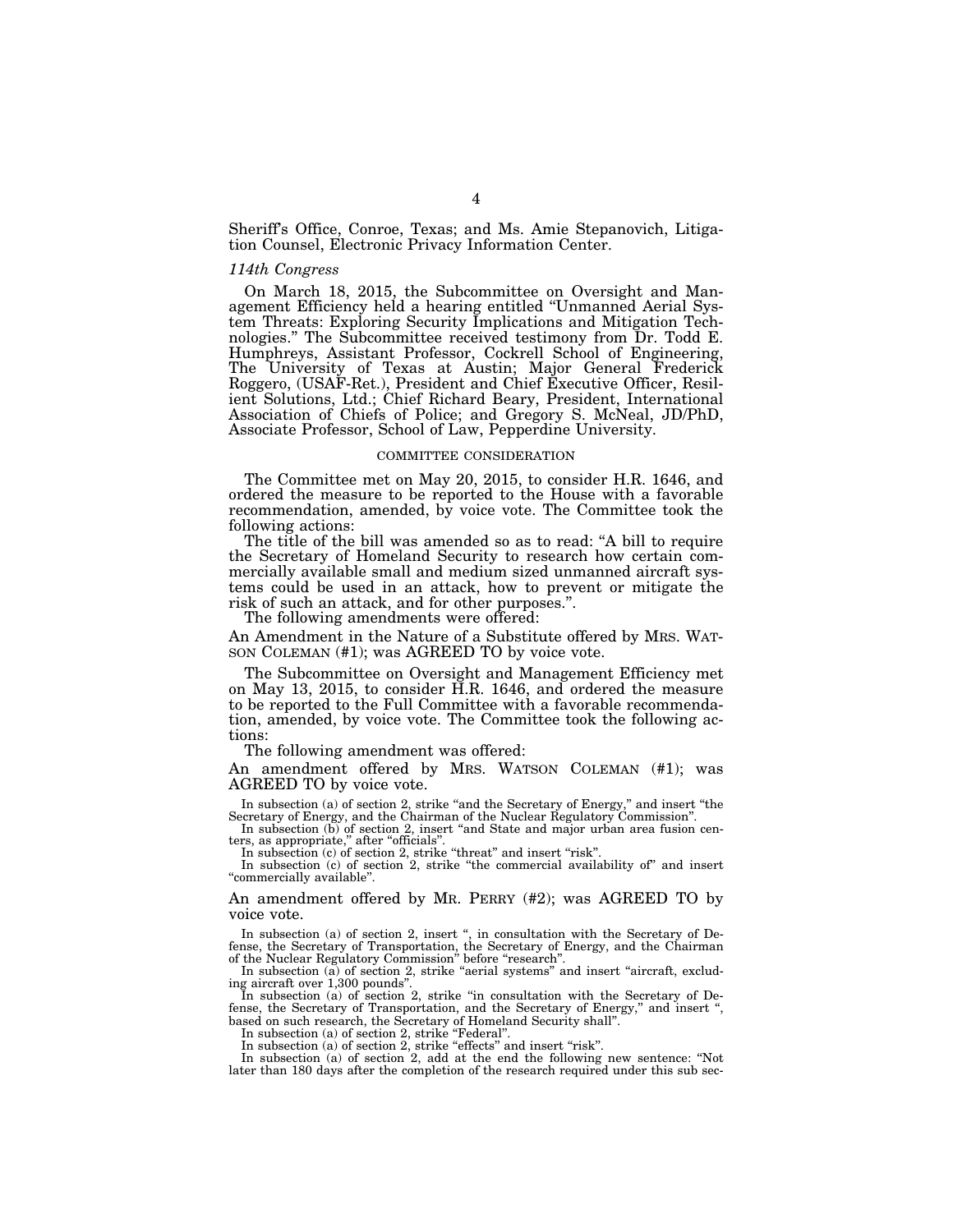tion, the Secretary of Homeland Security may provide, as appropriate, the Secretary of Defense, the Secretary of Transportation, the Secretary of Energy, and the Chairman of the Nuclear Regulatory Commission advice, based on such research, regarding how to best prevent and mitigate the risk of such an attack.''.

In subsection (b) of section 2, strike "aerial systems" and insert "aircraft, excluding aircraft over 1,300 pounds''.

In subsection (c) of section 2, in the first sentence, insert ''and the Committee on Transportation and Infrastructure" before "of the House of Representatives".

In subsection (c) of section 2, in the first sentence, insert "and the Committee on Commerce, Science and Transportation" before "of the Senate".

In subsection (c) of section  $\hat{2}$ , in the first sentence, strike "aerial systems" and insert "aircraft, excluding aircraft over 1,300 pounds".

In subsection (c) of section 2, in the second sentence, insert ", shall contain recommendations, if applicable, to prevent and mitigate the risk of an unmanned aircraft system attack," after "in accordance with subsection (a)".

Amend the long title to read as follows: ''To require the Secretary of Homeland Security to research how certain commercially-available small and medium sized unmanned aircraft systems could be used in an attack, how to prevent or mitigate the risk of such an attack, and for other purposes.''

#### COMMITTEE VOTES

Clause 3(b) of rule XIII of the Rules of the House of Representatives requires the Committee to list the recorded votes on the motion to report legislation and amendments thereto.

No recorded votes were requested during consideration of H.R. 1646.

#### COMMITTEE OVERSIGHT FINDINGS

Pursuant to clause  $3(c)(1)$  of rule XIII of the Rules of the House of Representatives, the Committee has held oversight hearings and made findings that are reflected in this report.

#### NEW BUDGET AUTHORITY, ENTITLEMENT AUTHORITY, AND TAX EXPENDITURES

In compliance with clause  $3(c)(2)$  of rule XIII of the Rules of the House of Representatives, the Committee finds that H.R. 1646, the Homeland Security Drone Assessment and Analysis Act, would result in no new or increased budget authority, entitlement authority, or tax expenditures or revenues.

## CONGRESSIONAL BUDGET OFFICE ESTIMATE

The Committee adopts as its own the cost estimate prepared by the Director of the Congressional Budget Office pursuant to section 402 of the Congressional Budget Act of 1974.

> U.S. CONGRESS, CONGRESSIONAL BUDGET OFFICE, *Washington, DC, June 18, 2015.*

Hon. MICHAEL MCCAUL, *Chairman, Committee on Homeland Security, House of Representatives, Washington, DC.* 

DEAR MR. CHAIRMAN: The Congressional Budget Office has prepared the enclosed cost estimate for H.R. 1646, the Homeland Security Drone Assessment and Analysis Act.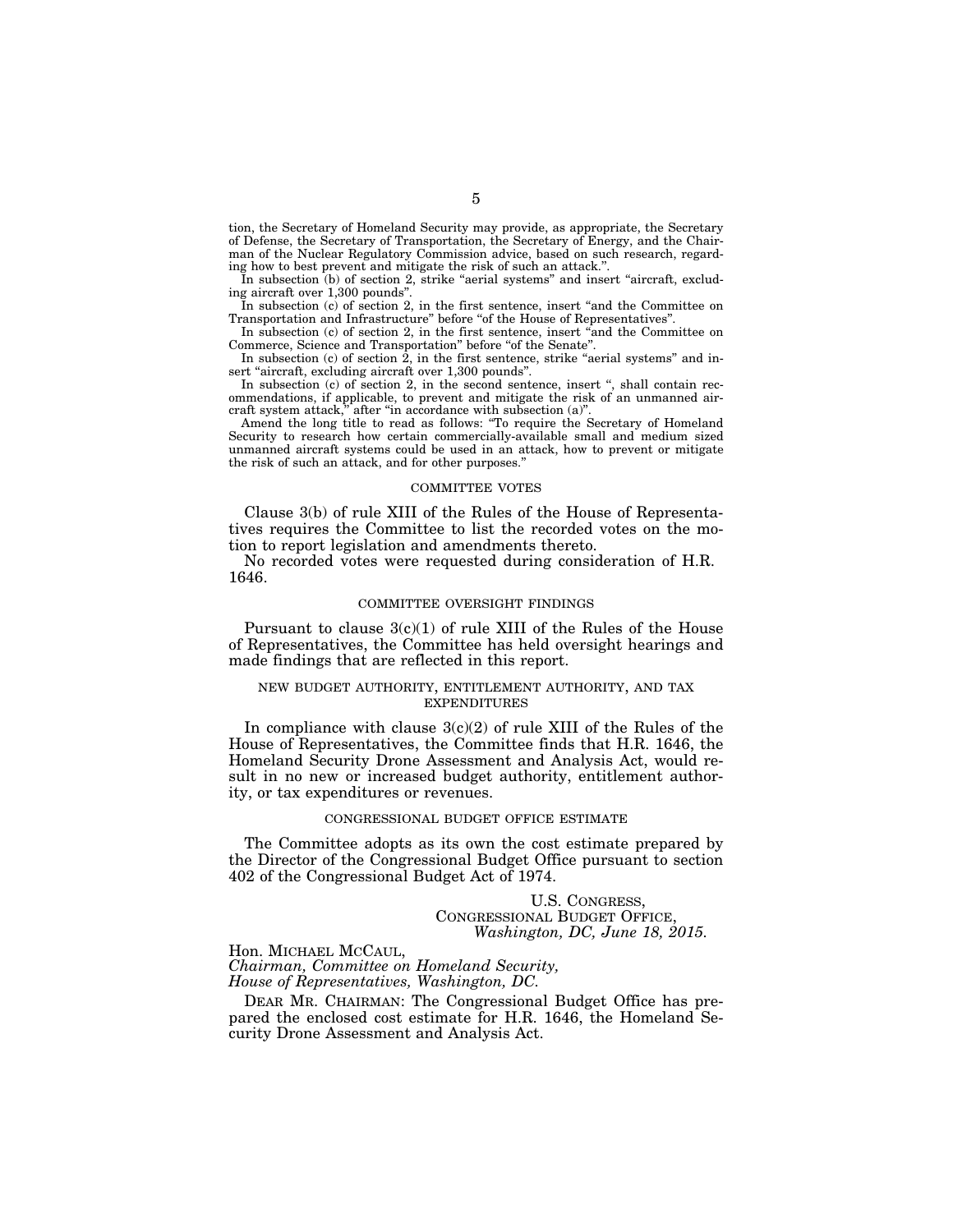If you wish further details on this estimate, we will be pleased to provide them. The CBO staff contacts are Mark Grabowicz and Ben Christopher.

Sincerely,

KEITH HALL*.* 

### Enclosure.

#### *H.R. 1646—Homeland Security Drone Assessment and Analysis Act*

CBO estimates that implementing H.R. 1646 would cost \$3 million in fiscal year 2016, assuming appropriation of the necessary amounts. Because enacting the legislation would not affect direct spending or revenues, pay-as-you-go procedures do not apply.

H.R. 1646 would direct the Department of Homeland Security (DHS) to investigate the potential use of small and medium sized drones to attack U.S. interests and to work with federal agencies to develop and standardize protocols for preventing such actions. The bill also would require DHS to advise state, local, and tribal governments on prevention of drone attacks and to report to the Congress on the risks of such attacks.

Based on information from DHS about the costs of similar activities, CBO estimates that implementing the bill would cost \$3 million in fiscal year 2016, assuming appropriation of the necessary amounts. The costs would mostly result from the additional personnel required to coordinate activities across different agencies and to communicate with law enforcement officials throughout the country.

H.R. 1646 contains no intergovernmental or private-sector mandates as defined in the Unfunded Mandates Reform Act and would not affect the budgets of state, local, or tribal governments.

The CBO staff contacts for this estimate are Mark Grabowicz and Ben Christopher. The estimate was approved by Theresa Gullo, Assistant Director for Budget Analysis.

#### STATEMENT OF GENERAL PERFORMANCE GOALS AND OBJECTIVES

Pursuant to clause 3(c)(4) of rule XIII of the Rules of the House of Representatives, H.R. 1646 contains the following general performance goals and objectives, including outcome related goals and objectives authorized.

The performance goals and objectives of H.R. 1646 include the Department of Homeland Security conducting a risk assessment of the threat posed by unmanned aerial systems under 1300 lbs. Information about bolstering preparedness and response to a UASbased attack must be disseminated to State, local, and Tribal law enforcement entities, as appropriate. The Department of Homeland Security will also submit a report on the findings of the risk assessment to Congress no later than one year after the enactment of this Act.

#### DUPLICATIVE FEDERAL PROGRAMS

Pursuant to clause 3(c) of Rule XIII, the Committee finds that H.R. 1646 does not contain any provision that establishes or reauthorizes a program known to be duplicative of another Federal program.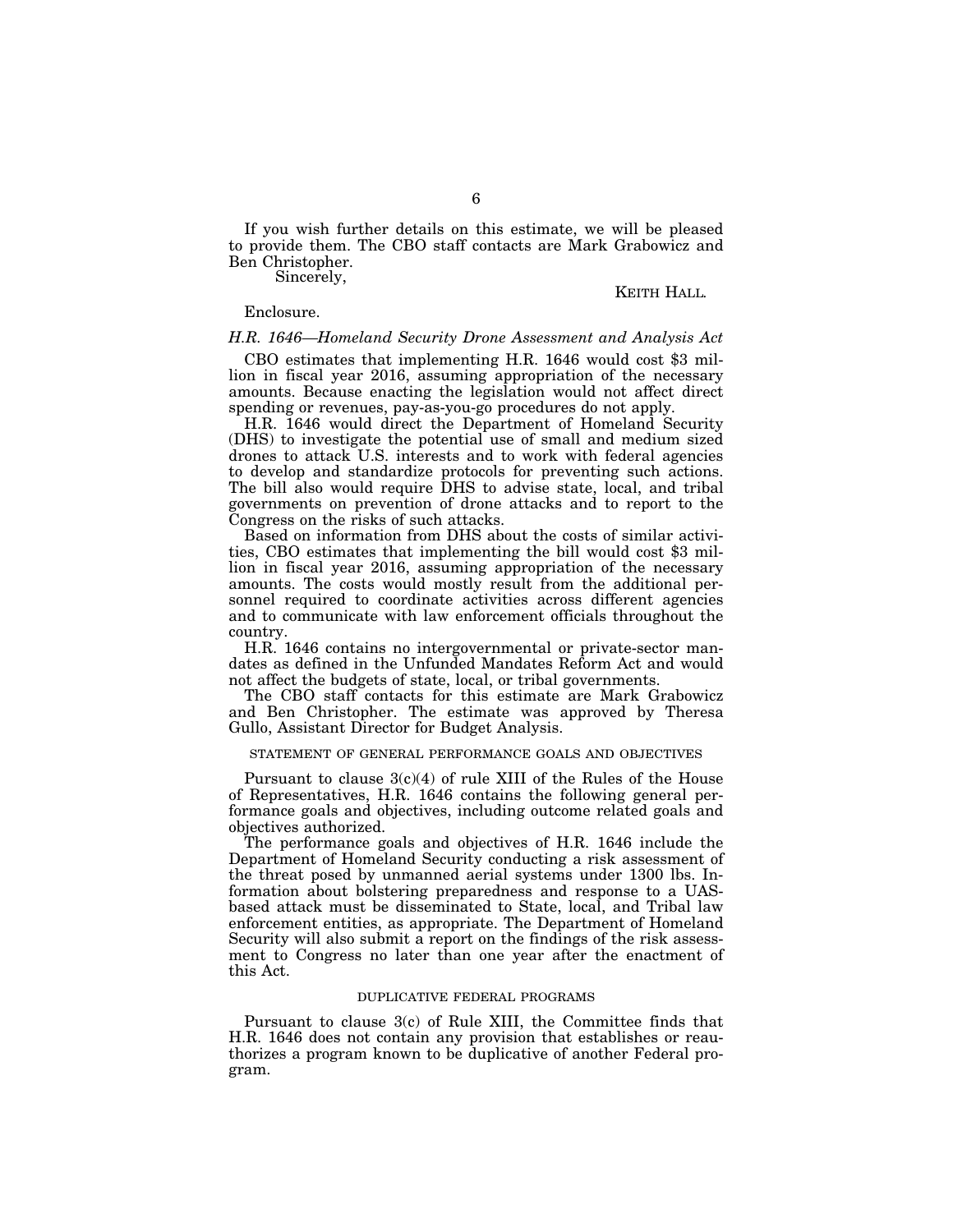### CONGRESSIONAL EARMARKS, LIMITED TAX BENEFITS, AND LIMITED TARIFF BENEFITS

In compliance with rule XXI of the Rules of the House of Representatives, this bill, as reported, contains no congressional earmarks, limited tax benefits, or limited tariff benefits as defined in clause  $9(e)$ ,  $9(f)$ , or  $9(g)$  of the rule XXI.

#### FEDERAL MANDATES STATEMENT

The Committee adopts as its own the estimate of Federal mandates prepared by the Director of the Congressional Budget Office pursuant to section 423 of the Unfunded Mandates Reform Act.

### PREEMPTION CLARIFICATION

In compliance with section 423 of the Congressional Budget Act of 1974, requiring the report of any Committee on a bill or joint resolution to include a statement on the extent to which the bill or joint resolution is intended to preempt State, local, or Tribal law, the Committee finds that H.R. 1646 does not preempt any State, local, or Tribal law.

#### DISCLOSURE OF DIRECTED RULE MAKINGS

The Committee estimates that H.R. 1646 would require no directed rule makings.

#### ADVISORY COMMITTEE STATEMENT

No advisory committees within the meaning of section 5(b) of the Federal Advisory Committee Act were created by this legislation.

#### APPLICABILITY TO LEGISLATIVE BRANCH

The Committee finds that the legislation does not relate to the terms and conditions of employment or access to public services or accommodations within the meaning of section  $10\overline{2}(b)(3)$  of the Congressional Accountability Act.

#### SECTION-BY-SECTION ANALYSIS OF THE LEGISLATION

#### *Section 1. Short title*

This section provides that bill may be cited as the ''Homeland Security Drone Assessment and Analysis Act''.

#### *Section 2. Drone assessment and analysis*

Section 2(a) requires the Secretary of Homeland Security (DHS), in consultation with the Secretary of Defense, the Secretary of Transportation, the Secretary of Energy, and the Chairman of the Nuclear Regulatory Commission to research how commercially available small and medium sized unmanned aircraft under 1300 lbs. could be used to perpetuate an attack. Further, based on such research, the Secretary of Homeland Security is directed to develop policies, guidance, and protocols for use by DHS to prevent such an attack or mitigate the risk of such an attack, and may provide advice and information based on such research, as appropriate, to the Secretary of Defense, the Secretary of Transportation, the Secretary of Energy, and the Chairman of the Nuclear Regulatory Commission.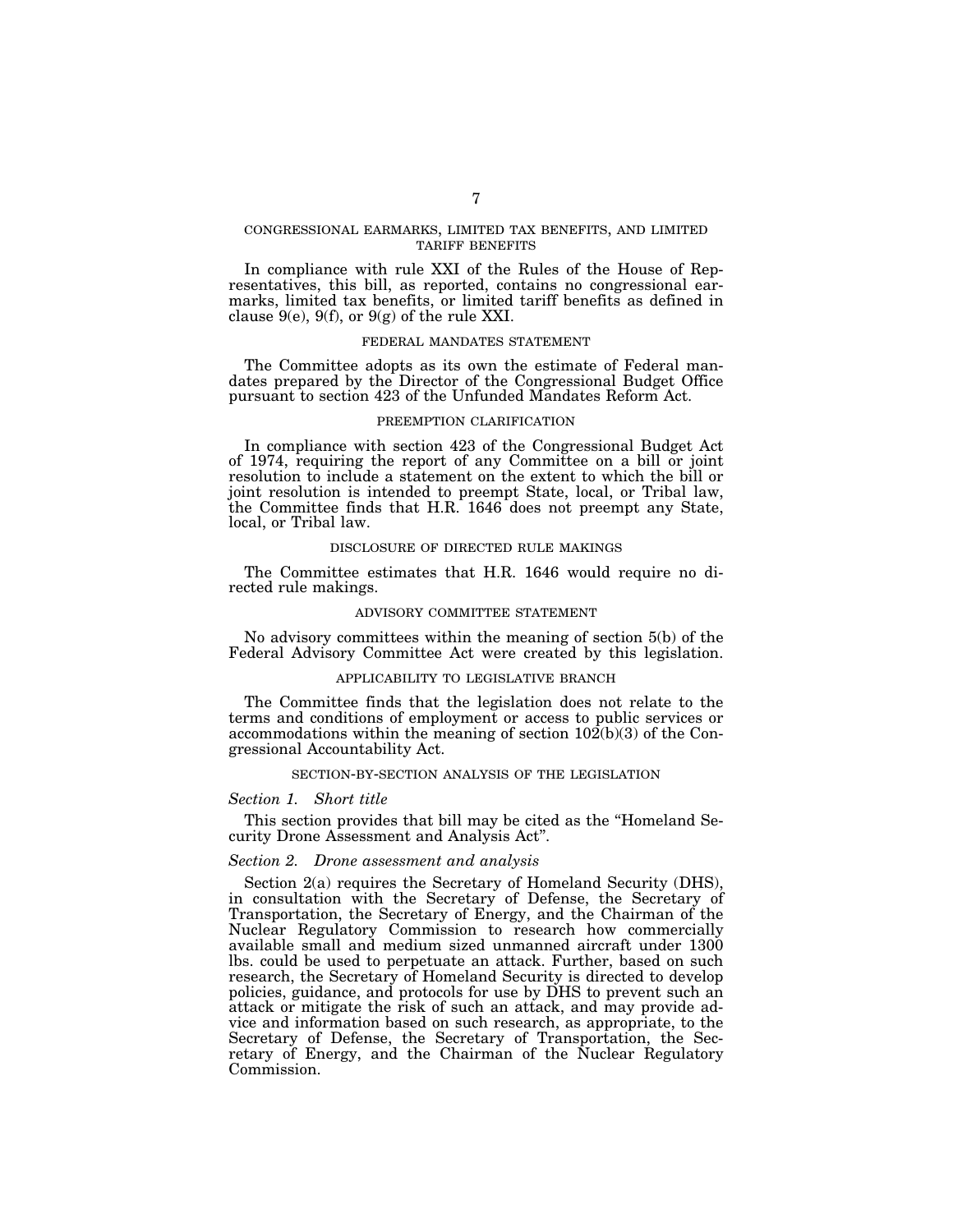#### *Section 2(b)—Dissemination to state and local officials*

Section 2(b) requires the DHS Secretary to disseminate information to State, local, and tribal law enforcement officials, and State and major urban area fusion centers, as appropriate, regarding how to bolster preparedness for and respond to attacks perpetrated by commercially available small and medium sized unmanned aircraft under 1300 lbs.

#### *Section 2(c)—Report*

Section 2(c) requires the DHS Secretary to submit a report, no later than one year after the date of the enactment of this Act, to the Committees on Homeland Security and Transportation and Infrastructure of the House of Representatives and the Committees on Homeland Security and Governmental Affairs and Commerce, Science, and Transportation of the Senate assessing the security risk associated with commercially available small and medium sized unmanned aircraft under 1300 lbs. The assessment is to be informed by research conducted in accordance with Subsection 2(a), and shall contain recommendations, if applicable, to prevent and mitigate the risk of an attack, and may be developed in coordination with DHS Centers of Excellence and other academic institutions.

#### CHANGES IN EXISTING LAW MADE BY THE BILL, AS REPORTED

H.R. 1646, as reported, makes no changes to existing law.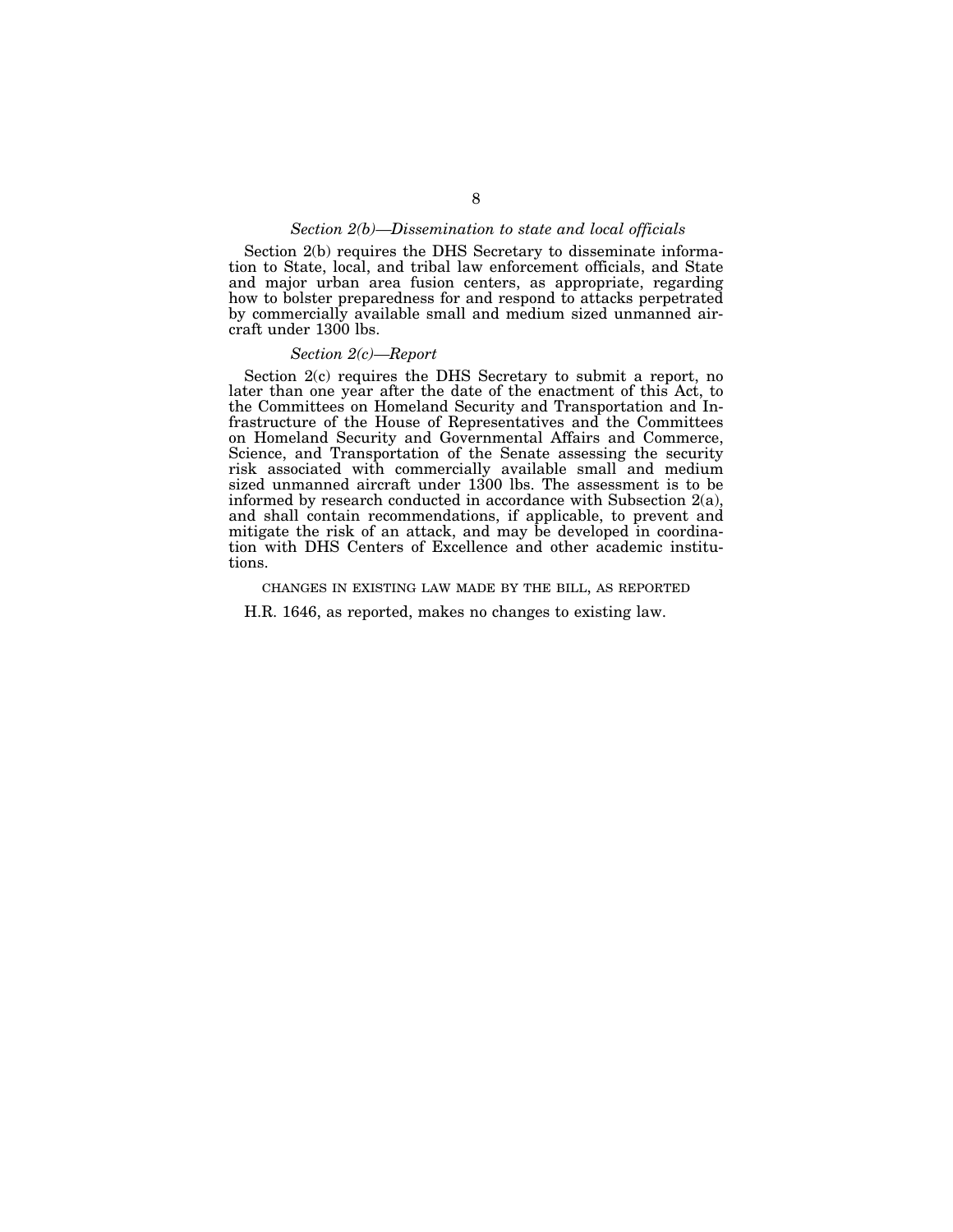#### **COMMITTEE CORRESPONDENCE**



# Committee on Transportation and Infrastructure U.S. Nouse of Representatives

Washinaton, DC 20515

**Will Shuster** Chairman

June 9, 2015

Peter A. DeFazio <u> Canting Member</u>

Chebitopher P. Bertram, Staft Divertor

Katherina W. Bedrick, Domacatic Statt Diverse

The Honorable Michael T. McCaul Chairman Committee on Homeland Security H2-176 Ford House Office Building Washington, DC 20515

Dear Chairman McCaul:

I write concerning H.R. 1646, the Homeland Security Drone Assessment and Analysis Act. This legislation includes matters that fall within the Rule X jurisdiction of the Committee on Transportation and Infrastructure.

In order to expedite floor consideration of H.R. 1646, the Committee on Transportation and Infrastructure will forgo action on this bill. However, this is conditional on our mutual understanding that forgoing consideration of the bill does not prejudice the Committee with respect to the appointment of conferees or to any future jurisdictional claim over the subject matters contained in the bill or similar legislation that fall within the Committee's Rule  $X$ jurisdiction. In addition, the bill's sponsor and the Committee on Homeland Security have agreed to include two changes to the bill in a Manager's Amendment on the House Floor. Finally, I request you urge the Speaker to name members of the Committee on Transportation and Infrastructure to any conference committee named to consider H.R. 1646.

Please place a copy of this letter and your response acknowledging our jurisdictional interest into the Congressional Record during consideration of the measure on the House floor.

Sincerely, Sill Shuster

**Bill Shuster** Chairman

ee: The Honorable John Bochner The Honorable Peter A, DeFazio The Honorable Bennie G. Thompson

Mr. Thomas J. Wickham, Jr., Parliamentarian